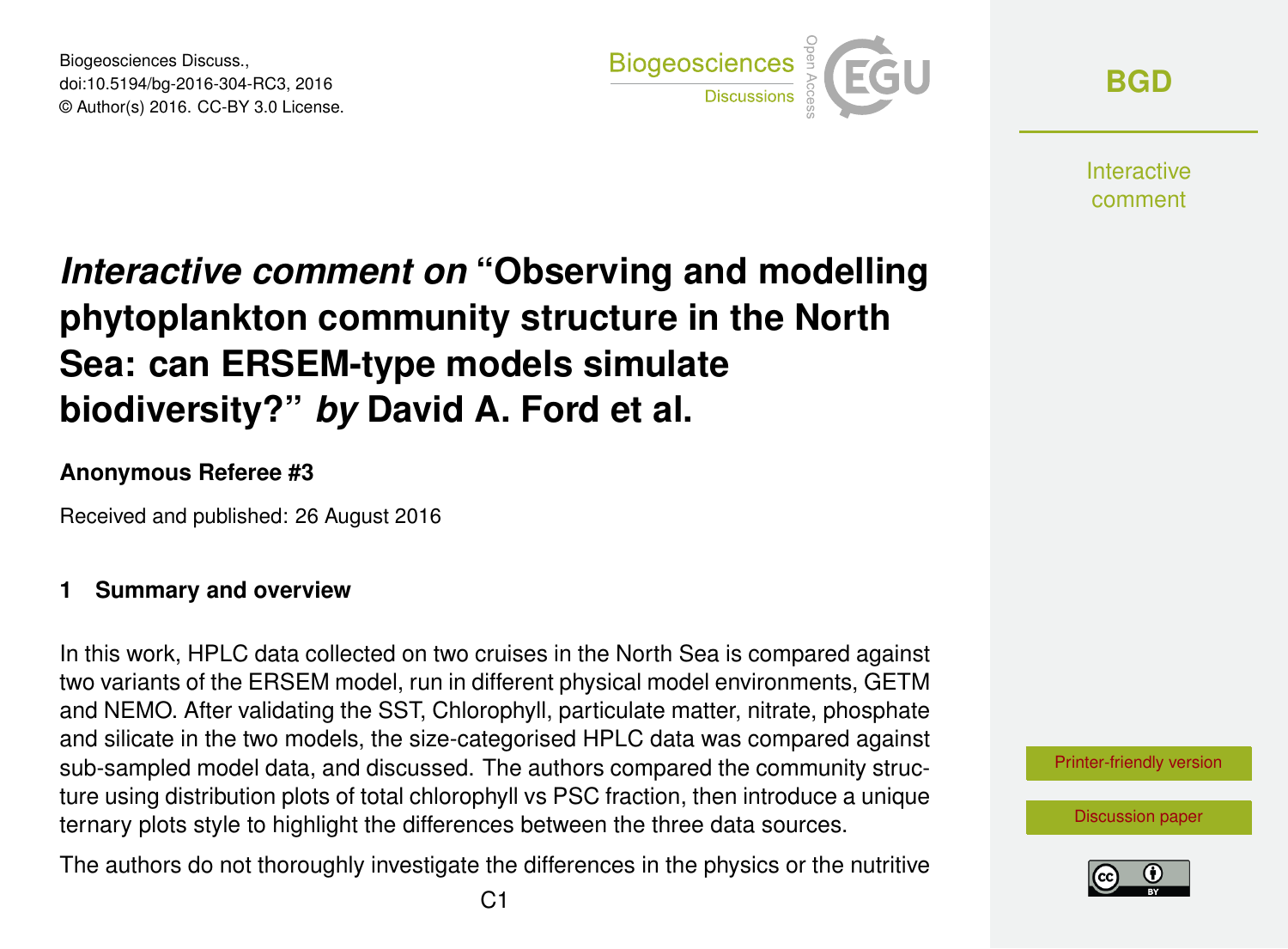environment and instead focus on the functional types chlorophyll, where as these aspects of the model are crucial to understanding the origins of the divergences between these two similar models. The two versions of ERSEM are structurally very similar, and so any diverges must be due to the physical environment, the river inputs, the SPM and light models or the parameterisations. The authors have not convinced me that the differences in community structure aren't due to the physical environment or the river influx, yet they conclude that the differences are due to the sensitivity to light and nutrients parameterisation.

For instance, the GETM-ERSEM-BFM has the productivity set much higher than NEMO-ERSEM, but this appears to be compensated by much higher river nutrient fluxes than NEMO-ERSEM. This extra riverine source of nutrients leads to the stable diatom growth in the river-influenced regions. In addition, the central parts of the North Sea that do not feel the influence of the rivers have extremely low values for total chlorophyll, as the nitrate has been completely depleted there due to the high affinity of picophytoplankton. This suggests that the GETM-ERSEM-BFM community structure may be right, but for the wrong reasons. A thorough investigation of the river input, and the relationships between nutrients, chlorophyll and community structure for the two models may be needed to identify compensating errors.

Otherwise, I find that this paper to be an adequate comparison of the data and the model, but I was hoping to see more depth in the discussion and conclusions section. For instance, this paper points out that the NEMO-ERSEM simulation struggles to reproduce the August diatom concentrations seen in both the data and the other model, but does not further investigate the root cause of the differences. After providing such an in-depth description of the divergences in between the model parametrisations in section 3.3 and Tables 1 and 2 , the authors are letting themselves down by not even speculating on how specific model features could bring about the observed differences in model output. For instance, what features are in one model but not the other that could cause this? If these questions are not answerable with the current set up, per-

# **[BGD](http://www.biogeosciences-discuss.net/)**

Interactive comment

[Printer-friendly version](http://www.biogeosciences-discuss.net/bg-2016-304/bg-2016-304-RC3-print.pdf)

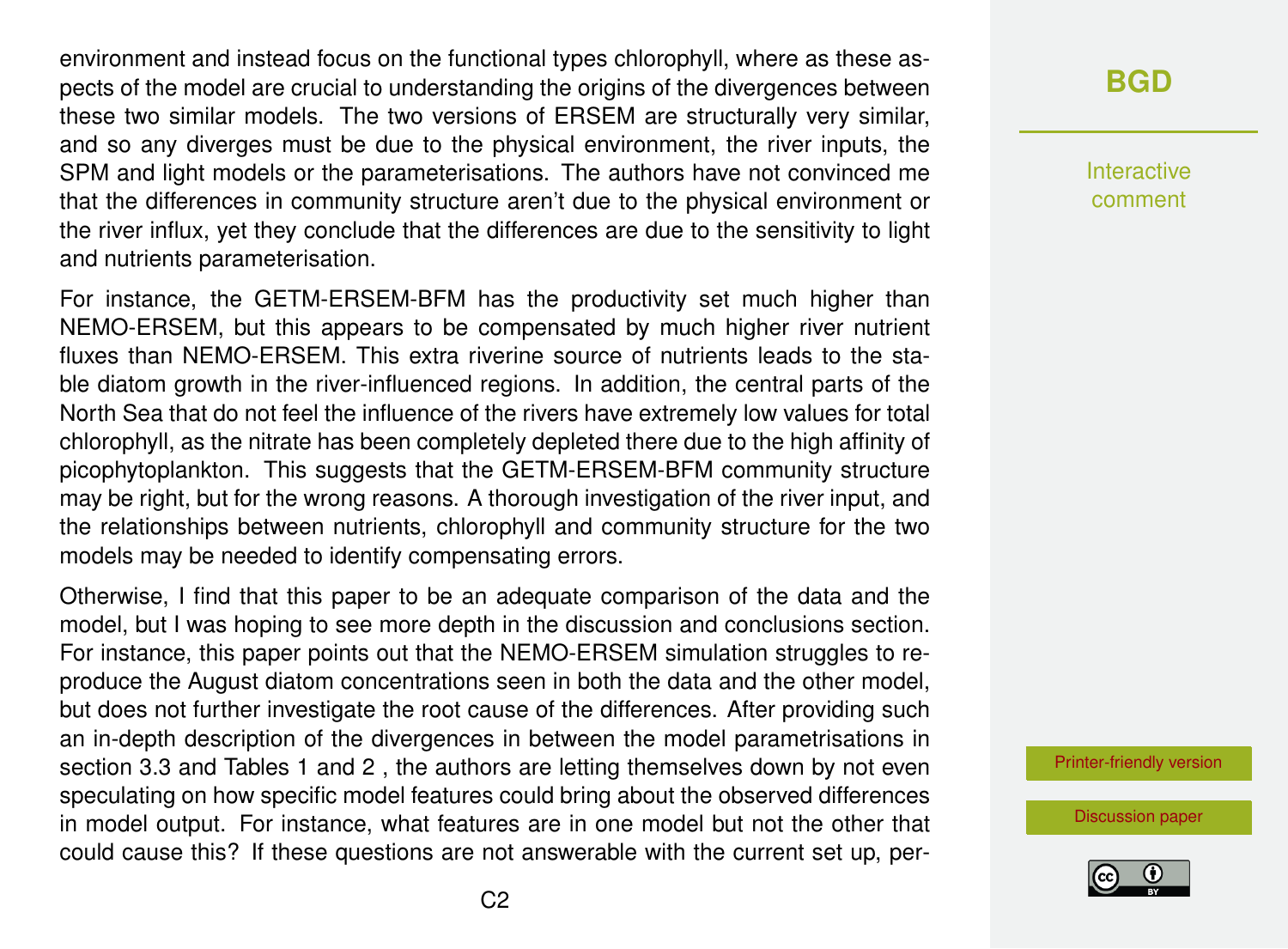haps the authors could propose an extension to the work that would highlight the major cause of the differences, be it nutrient affinity, nutrient stress,river influx, stratification, sinking, lysis or light susceptibility. A sensitivity study in a 1D column may be a possible extension that could answer the remaining questions about the ERSEM parametrisations.

## **2 General Comments:**

The title should be revised, removing Biodiversity and "ERSEM-type models". As the authors mention in the introduction, phytoplankton community structure is an important consideration when assessing marine biodiversity, but it certainly not the only indicator. Furthermore, ERSEM-type models is not strictly defined. Please consider something like: "Observing and modelling phytoplankton community structure in the North Sea: a comparison of two biogeochemical models", but I'll let the authors come up with something better.

There is only a shallow validation of the underlying physic model validation is shown. A single figure demonstrating that the SST matches is not particularly convincing by itself, especially as one of the models already assimilates SST. In the North Sea, it is important to demonstrate that the physical model that are capable of reproducing natural vertical mixing with appropriate sources of river influx (and river nutrients). This can be done by introducing a validation of the models stratification (perhaps Mixed layer depth) and surface salinity (as a proxy for influx of fresh water). The focus of the paper should remain on the PFT's, but a demonstration of the modelled physics would allow readers to gauge how realistic of an environment the two ERSEMs live in.

The overall tone of the writing sometimes slips into a colloquial spoken-style instead of formal written tone, but this is up to the author's discretion.

I find the figure and table captions to be too brief. I would prefer having more informa-

Interactive comment

[Printer-friendly version](http://www.biogeosciences-discuss.net/bg-2016-304/bg-2016-304-RC3-print.pdf)

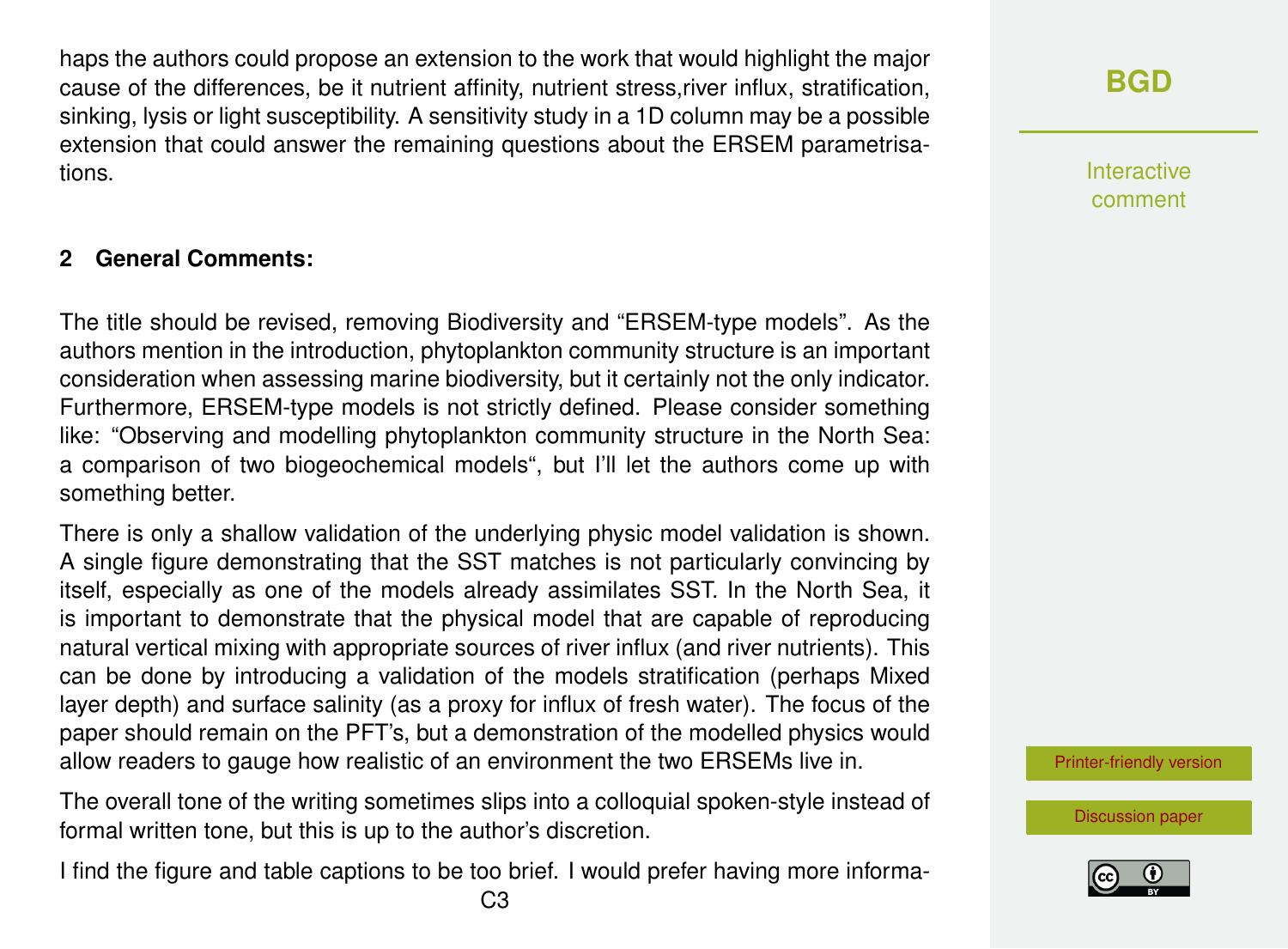tion in them. Typically the rule of thumb is that it needs to be enough to describe the figure/table, were it taken out of context.

The text in the figures can be a little on the small side and the figures are inconsistent in terms of style, legends, axes and plotting range.

## **3 Specific Comments:**

L13-L16. "A comparison of the ...is key to capturing the observed biodiversity". While I agree with this statement (after replacing "biodiversity" with "Phytoplanton Community Structure"), I'm not convinced that the work establishes it as a fact. Some changes to the discussions section are needed for it to be the case.

P7-L18: "PML-ERSEM" is used from this point onwards, but should be explicitly defined in section 3.2.

P8-L8-L9: "More explicit approach to sinking". What does this mean? As the impact of sinking SPM underpins one of the important results of the paper, it would be good to have a more in-depth description of sinking in the two models. Also, the detrital sinking rates (if they are explicitly defined), should be presented here or in Table 2.

P8-L9-L11: The light susceptibility parameters in table 2 are not directly comparable, due the differences in model choice described here. Can they instead be converted into some other measure of light susceptibility in order to make them comparable? Alternatively, please include the equations to allow readers to draw their own conclusions.

P10-L14. Does using the WOA data as validation and as a boundary conditions have an impact on the statistical independence of the validation? Similarly, figures 4, 5 and 7 have what looks like an edge effect in the GETM-ERSEM-BFM plots along the Northern Edge. The high chlorophyll growth there in figure 5 suggests that there is an influx of **[BGD](http://www.biogeosciences-discuss.net/)**

Interactive comment

[Printer-friendly version](http://www.biogeosciences-discuss.net/bg-2016-304/bg-2016-304-RC3-print.pdf)

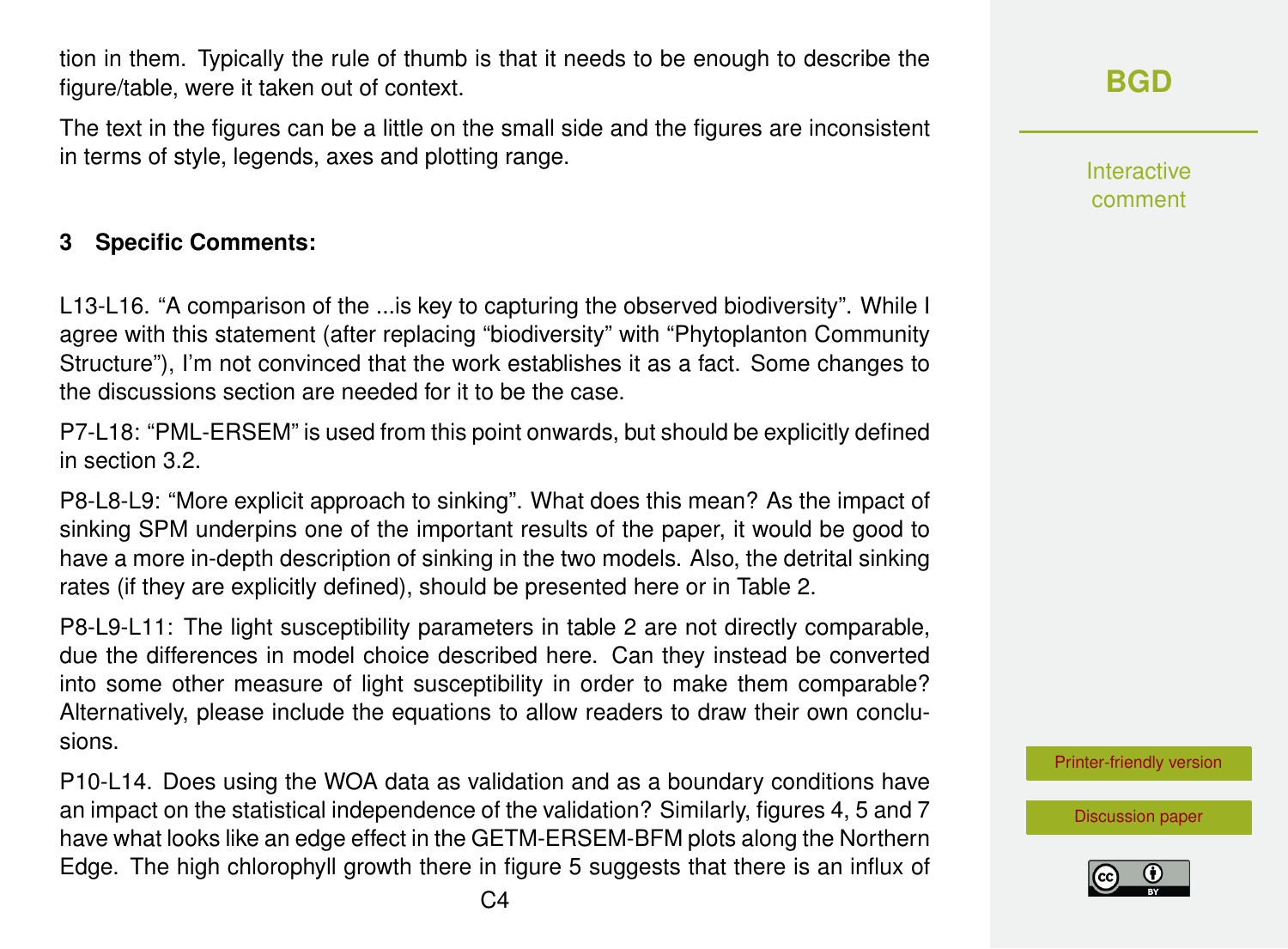nutrients from the edge condition, especially as the central region of the North sea has been completely nitrogen depleted. Dp any of the IBTS measurements sit in a region influenced by edge effects?

P11-L12: "both models were still able to capture the main observed features throughout the domain". I disagree. NEMO-ERSEM does not capture the high chlorophyll values along the German coastline, and otherwise appears relatively okay. GETM-ERSEM-BFM also does not capture the high chlorophyll in the German coastline (but does a better job than NEMO-ERSEM), but has far too little chlorophyll by a factor 10x-20x over most of the North Sea. This model also has far too much chlorophyll at the mouth of the Great Ouse river, at least a factor of 10x, perhaps up to 100x, but it's hard to tell because of the colour scale. The colour scale is hiding quite a lot of the variability in high chlorophyll values. The legend is logarithmically even between 0.1 and 5., but then adds what should be three colour bands into one (ie 5-10, 10-20,20-50 are all hidden in 5-50.) My suspicion is that using a logarithmically even colour scale for this figure will result in a change the description in the section of the paper.

P11-L25-L28 and figure 7. The WOA datasets seem a little coarse for this analysis, and are already used as boundaries conditions for both models. ICES have extensive nitrate, phosphate and silicate datasets available for the North Sea, which could be converted into a climatological dataset for future works.

P11-L30: "Both [nitrate plots] are in broad agreement with the climatology. Likewise for phosphate and silicate". I do not agree with this statement. To me, it looks like GETM-ERSEM-BFM is entirely nitrate depleted over most of the model region, by a factor of between 10x-100x. In addition, the regions around the south-eastern North Sea have far too much nitrogen (factor 10x). These regions coincide with the largest diatom concentrations, and it looks like diatom growth is strictly governed by excess or deficiency of nitrate. This suggests the presence of compensating errors, and may imply that the diatom community structure is right for the wrong reasons. Similarly for phosphate, GETM-ERSEM-BFM has significantly lower by around 10x than WOA, and **[BGD](http://www.biogeosciences-discuss.net/)**

Interactive comment

[Printer-friendly version](http://www.biogeosciences-discuss.net/bg-2016-304/bg-2016-304-RC3-print.pdf)

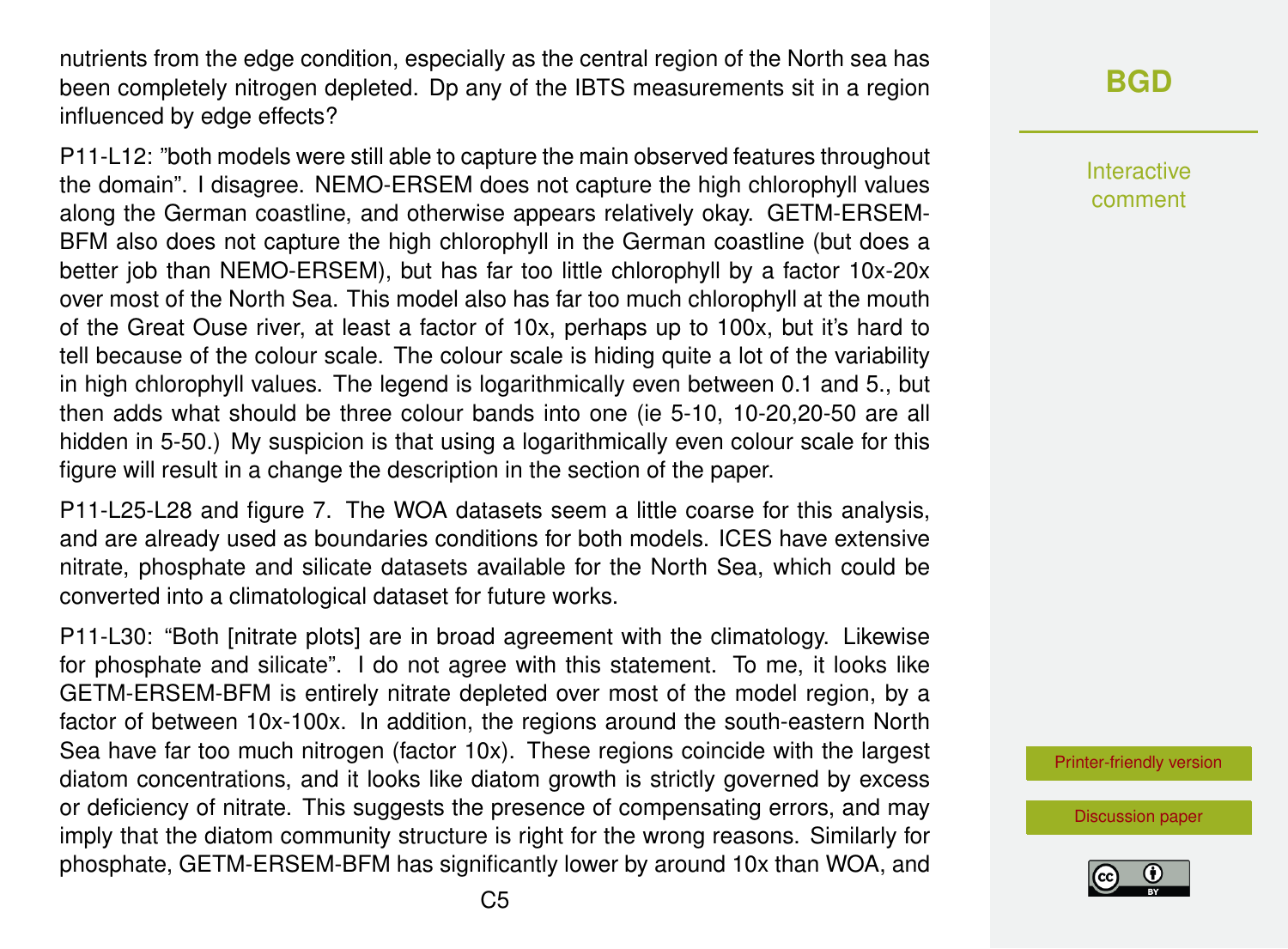NEMO-ERSEM fails to capture the depleted area around the Norwegian Trench. In terms of silicate, NEMO-ERSEM has significantly depleted the silicate in the northern North Sea, which is surprising, as there are not enough diatoms in the community structure.

P12-L14: "are likely to have arisen from the differences in parametrisations." Is this true? Could some of the differences in the models also arise from differences in the physical models? For instance, if one model's mixing or riverine input results in lower surface silicate, then a difference in diatom behaviour would be expected.

P12-L31: The ternary plots to describe the three population community structure are unique to this work, and may deserve their own subsection (up to the authors discretion).

P12-L32-33: "The observations form a distinct line in this space." Surely there are some interesting findings that are a direct result of this straight line? Can it be used to inform predictions? Could you fit a predictive function to this line and compare it with the three population model?

P13-L5: Knowing about the distinct straight line in the in situ data of figure 10, would it be sensible to revise the colour scheme. How about something like Green: along the line, red: too much pico; Blue: too much nano? This would highlight the regions where the model sits along the accepted line seen the the data, and where it is wrong elsewhere.

P14-L15: Why is August a challenging month to model the in North Sea?

P14-L19-L31: Please add a clear link and some discussion about the differences in the light parametrisations of the two models in Table 2. The differences in light susceptibility between the two models may be quite significant, but its hard to tell because of the incomparable parameters. This should help support one of the major points that you make in the abstract (". . . changes in light and nutrients, is key to capturing the **[BGD](http://www.biogeosciences-discuss.net/)**

Interactive comment

[Printer-friendly version](http://www.biogeosciences-discuss.net/bg-2016-304/bg-2016-304-RC3-print.pdf)

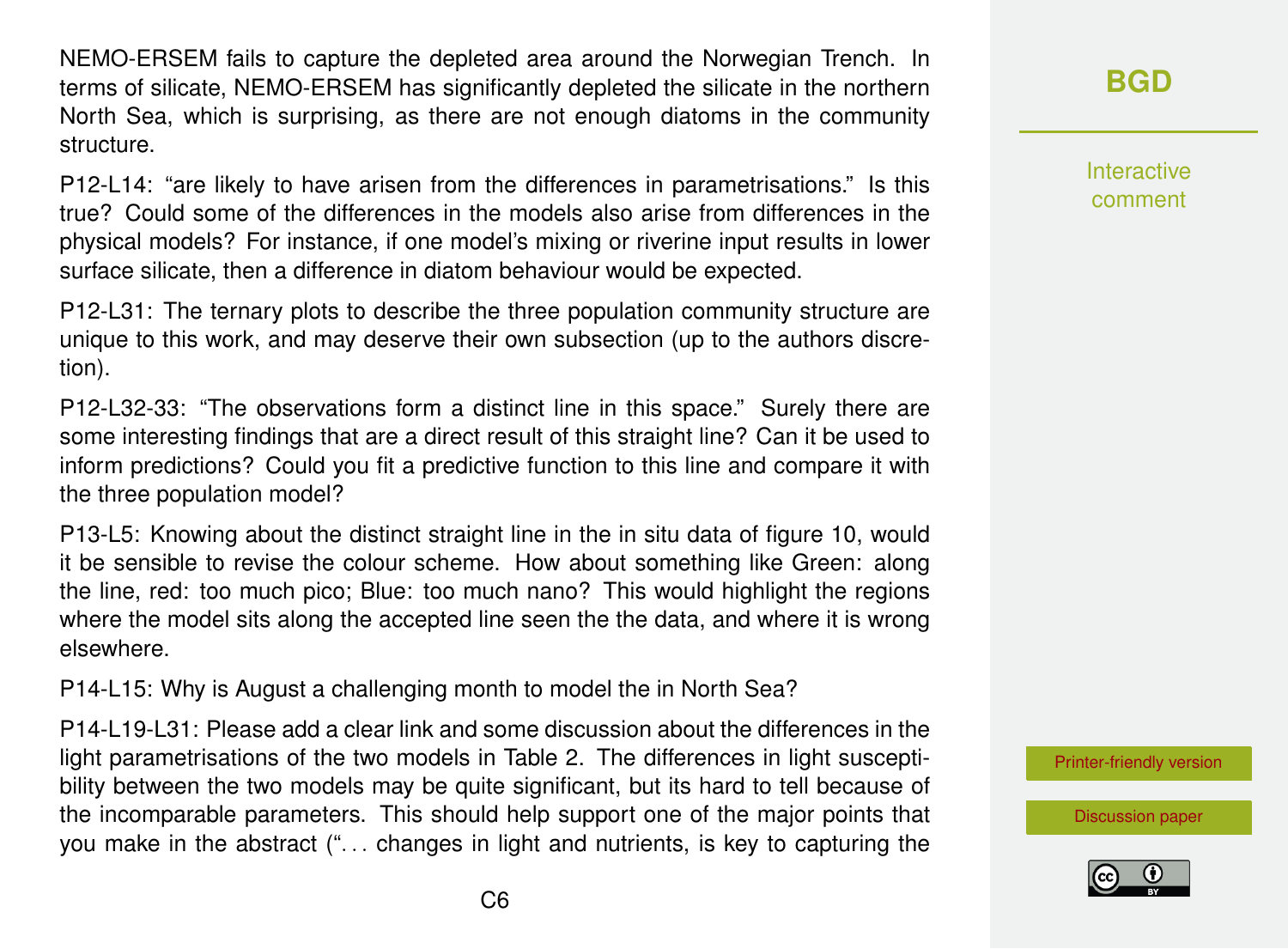observed biodiversity.")

P15-L3-L8: This is the most important part of the discussions section, and it would very informative to discuss how different model choices could have brought about the changes between these two similar simulations. (see general comments).

P15-L25: After this point, the conclusions risk becoming a little hand-wavey, nonspecific and generic. For instance "close communication is needed between modellers and decision makers, so that the potential of biogeochemical models to support decision making is not lost in translation." While true, is not directly related to the conclusions of the study.

16-31 – p17-2. The closing paragraph will need to be changed to reflect the new title. "Can these two ERSEM variants simulate phytoplankton community structure? ..."

Regarding the figures, there is some inconsistency in the subplot titles and styles. Ie. Figure 2 has no sub plot titles, but figures 4,5,6,7,8 all do. The legends are in different places and have different styles. Ie Figure 5 uses discrete coloured circles, where as figure 2 uses rectangles. I prefer the larger rectangles or a color bar. (Congratulations are due for the consistent use of a single colour scheme.)

Please add a figure showing both model domains, the north sea domain used here and both cruise paths.

Figure 1: The axis labels, units, location markers are very small and hard to see. Please thicken the outline of the in situ data circles in a) and b) as in Figure 11. Also, can you please make the location makers (the capital letters) stand out more. You could do this by adding a white shadow to the letter edge or by adding an opaque text box. None of the subsequent maps include grid lines or latitude/longitude ticks, was there a reason why these plots do? If the goal is to introduce the readers to the domain, perhaps you would be better served by adding a map showing both model domains, the north sea domain used here and both cruise paths? The legend is above **[BGD](http://www.biogeosciences-discuss.net/)**

Interactive comment

[Printer-friendly version](http://www.biogeosciences-discuss.net/bg-2016-304/bg-2016-304-RC3-print.pdf)

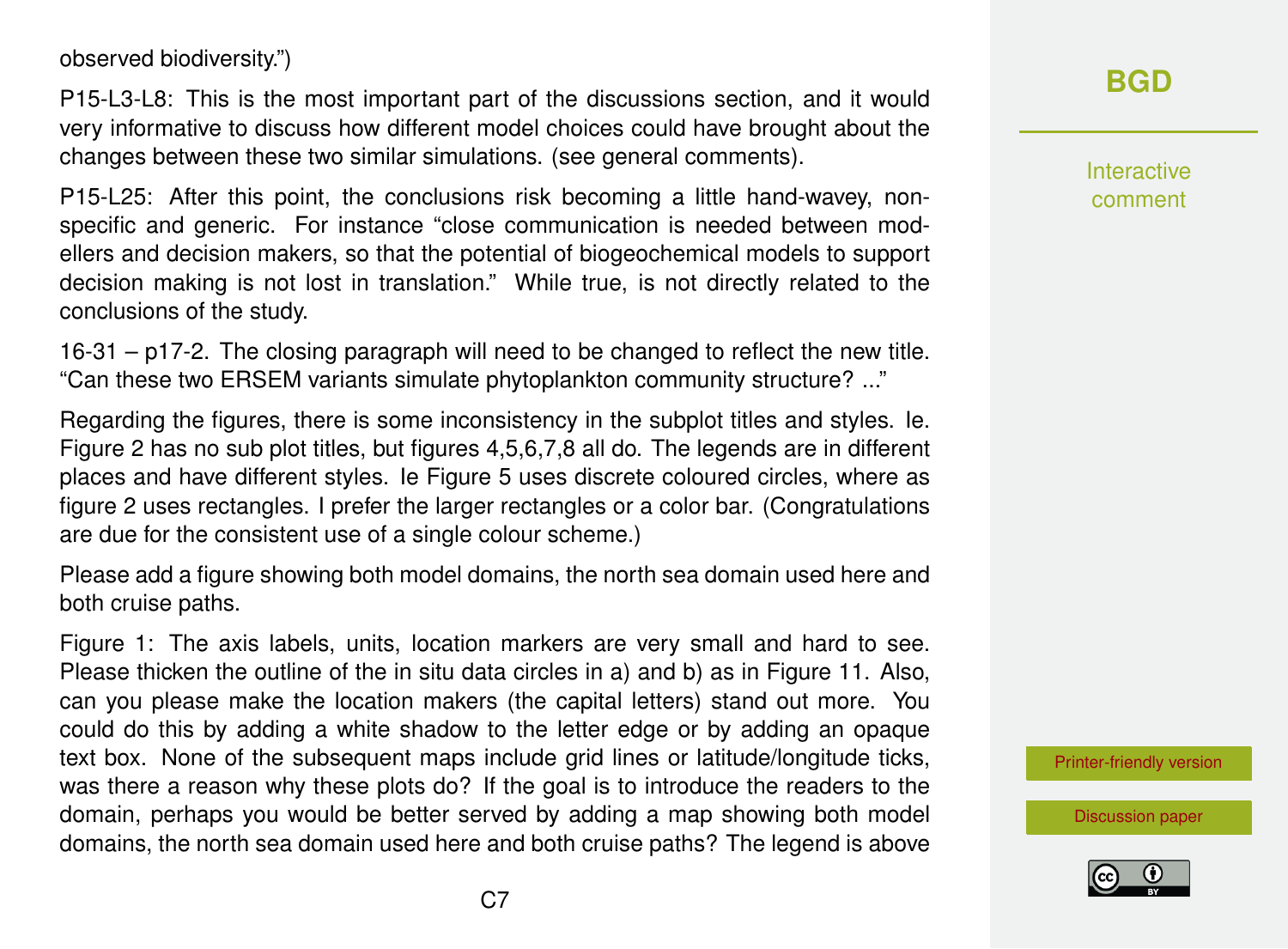the plot axes, where as in all other plots it sits on the right of the plot. Elsewhere, the chlorophyll is shown using logarithmic scale, but c) and d) use a linear scale. Parts c) and d) are described but not referenced again. What was the motivation of including two times series plots?

Figure 2: This plot has a very different style to the other plots. The sub-plots have no boarder, the coastlines are much higher resolution, they show rivers, the land is a different colour, and the coastline line is much thinner.

Figure 3: The "closest to the reference data" point of a Taylor plot is on the x-axis at avalue of 1. This point is usually marked with a dot, or the axis label "ref". Please add that point or label to this figure.

Figure 5: This figure shows the satellite Chlorophyll and both models, but it may benefit from showing the in situ data as well in another two subplots. The colour scale hides quite a lot of variability here. The legend is logarithmically even between 0.1 and 5, but then adds what should be three colour regions into one (ie 5-10, 10-20,20-50 are all hidden in 5-50.)

Figure 6: This figure and the associated description in p10-L20-23 may benefit from a logarithmic colour scale.

Figure 8: I find myself flipping back and forth between this figure, figure 2 and figure 5. There are two gaps in the 4x3 grid. Would it be possible to put total chlorophyll for each model in there? Alternatively, would it make more sense to add a second version of this figure with the three populations instead of the 4 and 5 PFTs and also the in situ data from figure 2?

Figure 9: The subplot shape is not the best here. Tall and narrow subplots seems to mask the overall shape of the data. If they were short and wide, it may make it easier to inspect the data. As mentioned above, have you considered overlaying the three population fits of of Devred 2011, Hirata 2011 or Brewin 2015 onto subfigures a) and **[BGD](http://www.biogeosciences-discuss.net/)**

Interactive comment

[Printer-friendly version](http://www.biogeosciences-discuss.net/bg-2016-304/bg-2016-304-RC3-print.pdf)

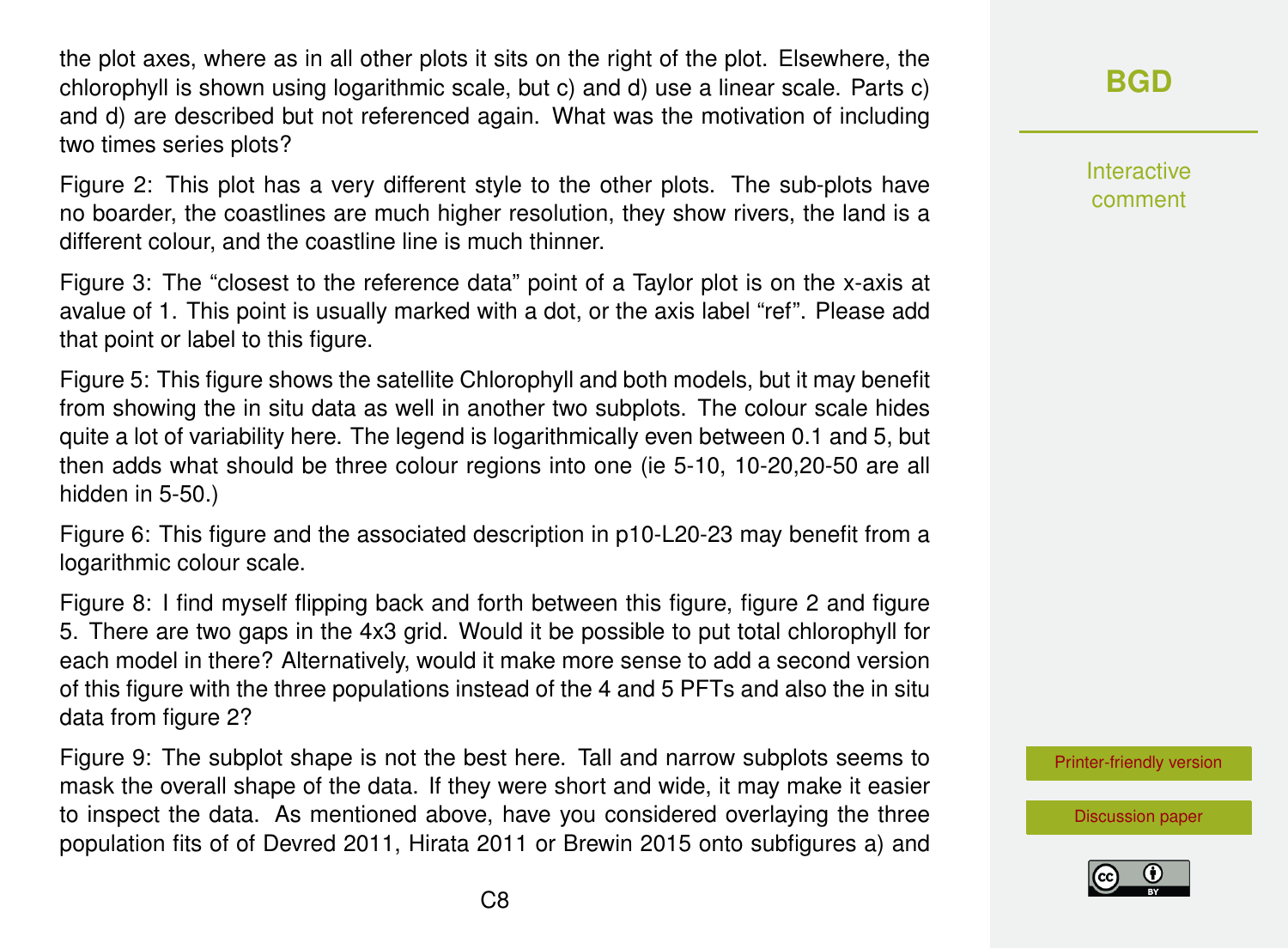d) of this figure, ? This would allow a comparison of how the North Sea compares with the rest of the global ocean, as in figure 11 of Holt 2014 or in de Mora 2016. With only 85 data points you may struggle to apply the three population model to your three data sets, but it should be possible to apply the three population model to the full (not subsampled) model datasets. This could be overlayed onto subfigure b), c) e) and f). Is it even necessary to sub-sample the model data to match the in situ measurements? Judging from figure 1, the cruises have done a great job at getting an spatially even distributed data set of the North Sea. Could you comment on the detection limit of the HPLC data? The GETM-ERSEM-BFM model seems to have values much lower than that seen in data. Is that a detection limit effect not present in the model?

Figure 10: Can you please change two of the circular markers to squares and triangles, like in figure 9 so that these plots work in grey scale too?

Figure 11: This plot is the only figure in the work with a continuous colour scale, but it is the figure that would benefit the most from a discrete colour scale. In grey-scale, the legend becomes very uniform. See above comments about an alternative colour scale.

Table 1: Please add a "further reading" or "references" line with at least one reference for each model.

Table 3: In the header line, please replace ERSEM's internal PFT's names (P1-P4) with the public facing names used elsewhere in the paper.

Table 3: This table only shows total Chlorophyll, but it would be valuable to look at similar statistics for the rest of the community structure. ie pico, micro and nano in both models vs the IBTS data (but only for 2010+2011, you wouldn't need both years separately)

## **[BGD](http://www.biogeosciences-discuss.net/)**

Interactive comment

[Printer-friendly version](http://www.biogeosciences-discuss.net/bg-2016-304/bg-2016-304-RC3-print.pdf)



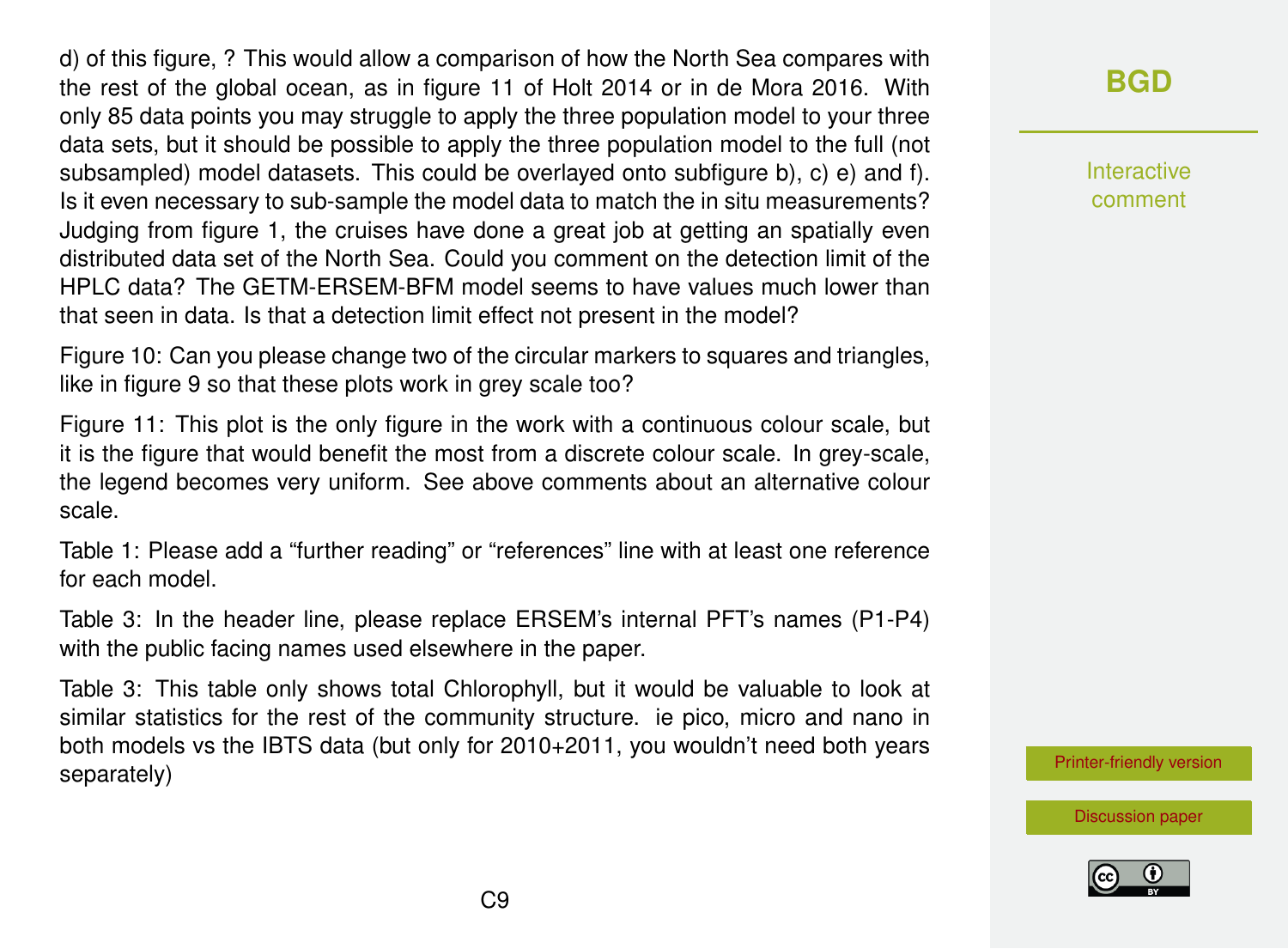#### **4 Technical Corrections:**

Inconsistent use of "e.g." in the introduction section, especially when citing other works. My preference is to avoid it altogether. p2-L3: "e.g.", p2-L14: "e.g."., p2-L21: e.g. p2- L33 e.g. appears twice.

p2-L2: the scientific community,

p2-L5: (MICE) acronym, while clever, is never mentioned again, so is not needed.

P2-L6: remove "though"

p2-L6: ...task at hand – different scientific.... The dash ( - ) should be an em dash, a semi-colon or even a full stop.

P2-L8: colloquial: "say, global-scale...".

p2-L14: van de Molen is spelt with a lower-case v in the authors list but with a capital V elsewhere in the document and in the reference list. Is this a conscious choice? Similarly for other names: de Mora, van der Woerd, van Raaphorst, and van Leeuwen are also spelt differently in various places.

p2-L25: I don't think you need to explicitly define the "(UK)" just as you correctly don't define USA later in the same sentence.

P2-L28-L30, please re-write this sentence with more clarity.

P3-L13: replace "too" with "as well".

p6-L2,4 ,6, 25: Are these web addresses the best way to include this information? If so, please cite them instead of in-line using the Copernicus standard styles: http://publications.copernicus.org/Copernicus  $_{publicationsReferenceTypes.pdf$ 

p3-L10, p3-L28: Would it be better to move both copies of the sentence "Details of the model configuration and forcing are given in Table 1." to the end of the introductory Interactive comment

[Printer-friendly version](http://www.biogeosciences-discuss.net/bg-2016-304/bg-2016-304-RC3-print.pdf)

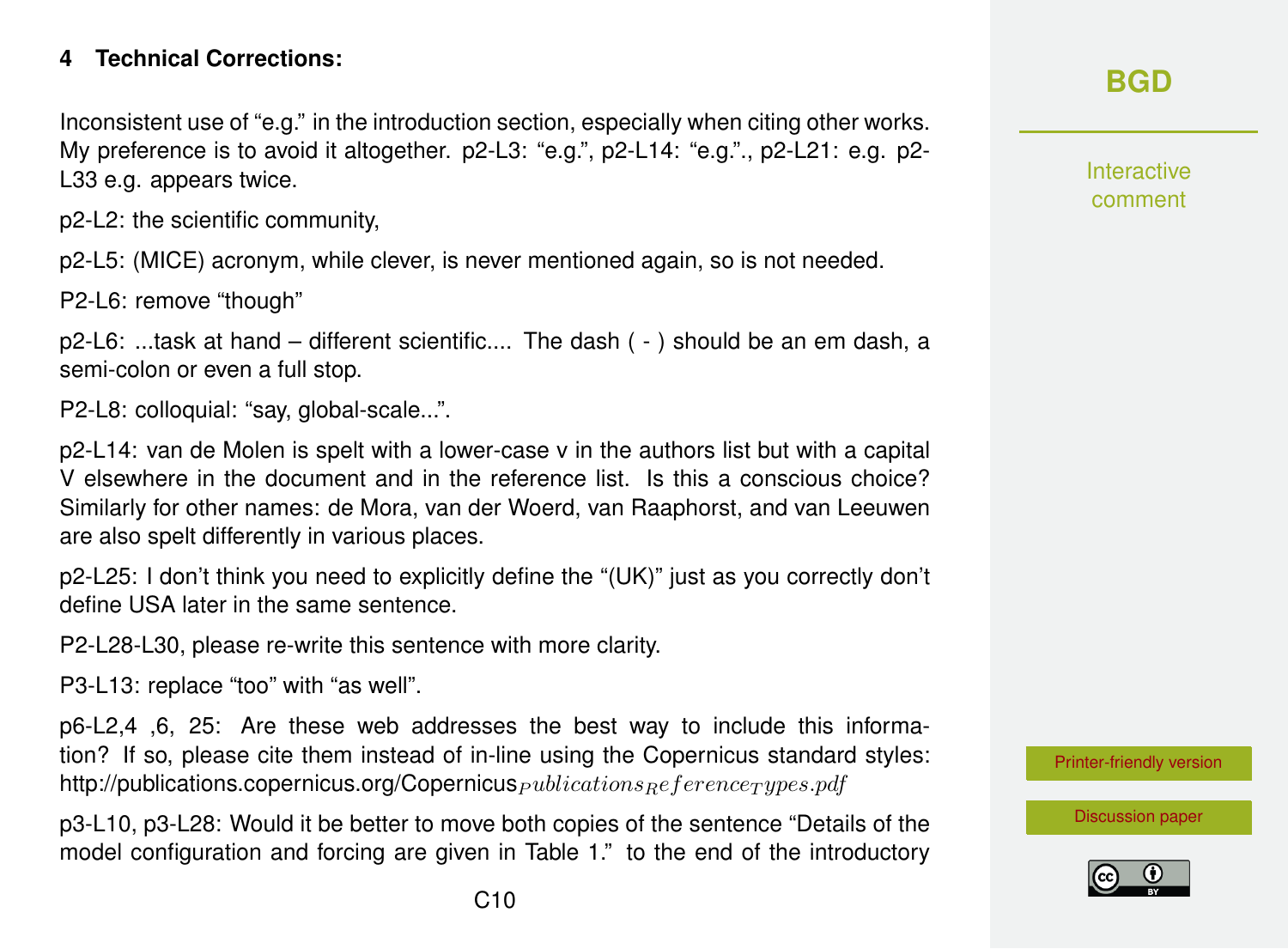paragraph at p5-L9?

P6-L22: Please reverse FOAM definition and acronym: "Forecasting Ocean Assimilation Model (FOAM)"

P7-L6-L9: Long sentence, please split into two: "reanalysis period. The biogeochemical..."

P12-L3: Please add a reminder about how the model PFTs were aggregated. Something like: "as described in section 3.4".

P14-L17: change strange wording: "confidence must be had in".

p16-L21: The dash ( - ) should be an em dash.

P16-L27: Rephrase this sentence to re-word "for confidence to be had in them".

P16-L33: replace "current" with "these two".

p34 Figure 9: Phytoplankton Size Class instead of PSC in the figure caption.

P39 Table 33 caption: Statistical comparison of log 10 (chlorophyll) against IBTS observations.

#### **5 Literature:**

Brewin, R. J. W., Sathyendranath, S., Hirata, T., Lavender, S. J., Barciela, R. M., and Hardman-Mountford, N. J.: A three-component model of phytoplankton size class for the Atlantic Ocean, Ecol. Model., 221, 1472–1483, doi:10.1016/j.ecolmodel.2010.02.014, 2010.

Brewin, R. J., Sathyendranath, S., Jackson, T., Barlow, R., Brotas, V., Airs, R., and Lamont, T.: Influence of light in the mixed- layer on the parameters of a threecomponent model of phy- toplankton size class, Remote Sens. Environ., 168, 437– Interactive comment

[Printer-friendly version](http://www.biogeosciences-discuss.net/bg-2016-304/bg-2016-304-RC3-print.pdf)